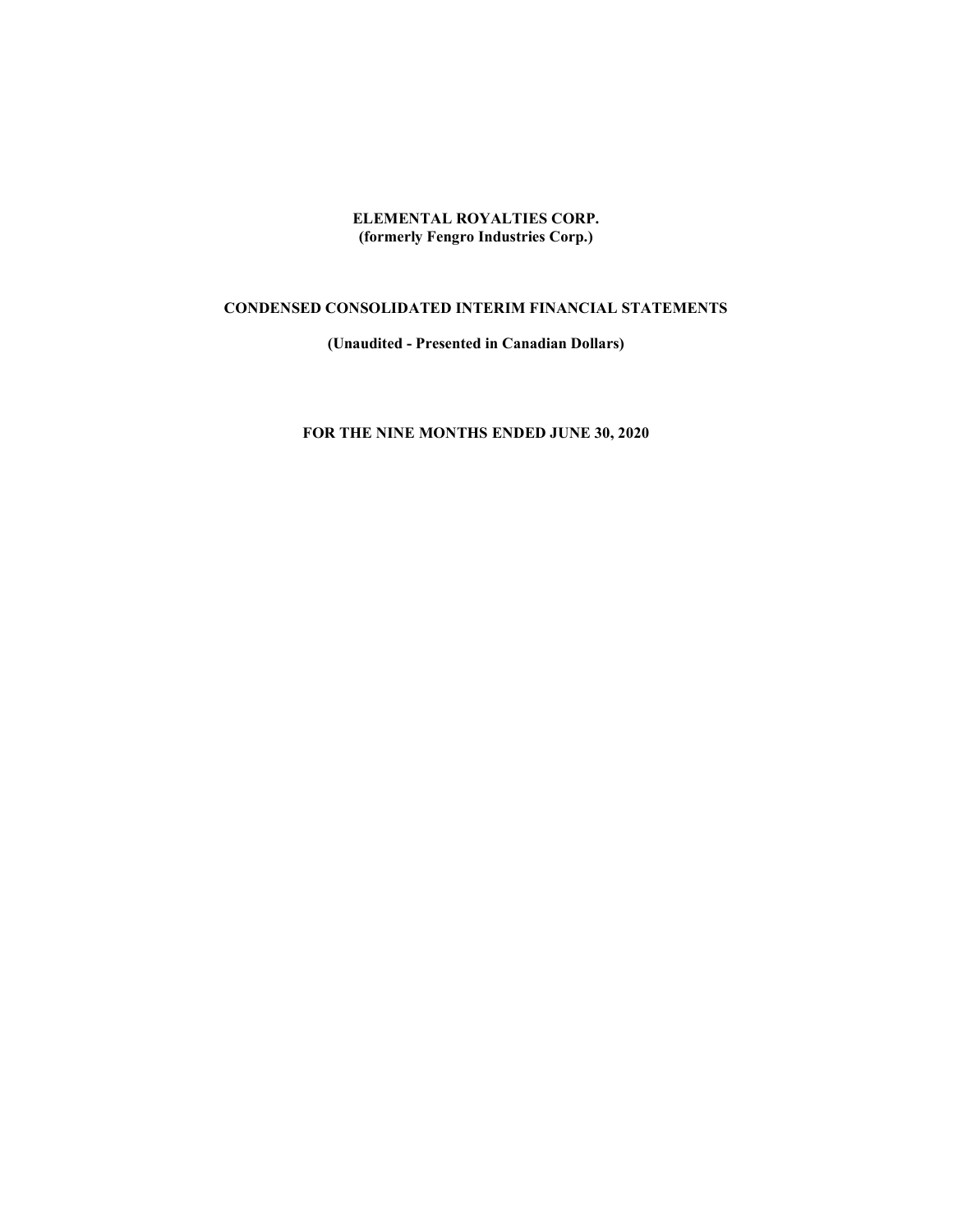### NOTICE OF NO AUDITOR REVIEW OF

# CONDENSED INTERIM CONSOLIDATED FINANCIAL STATEMENTS

The accompanying unaudited condensed interim consolidated financial statements of the Company have been prepared by and are the responsibility of the Company's management.

The Company's independent auditor has not performed a review of these financial statements in accordance with standards established by the Canadian Institute of Chartered Professional Accountants for a review of interim financial statements by an entity's auditor.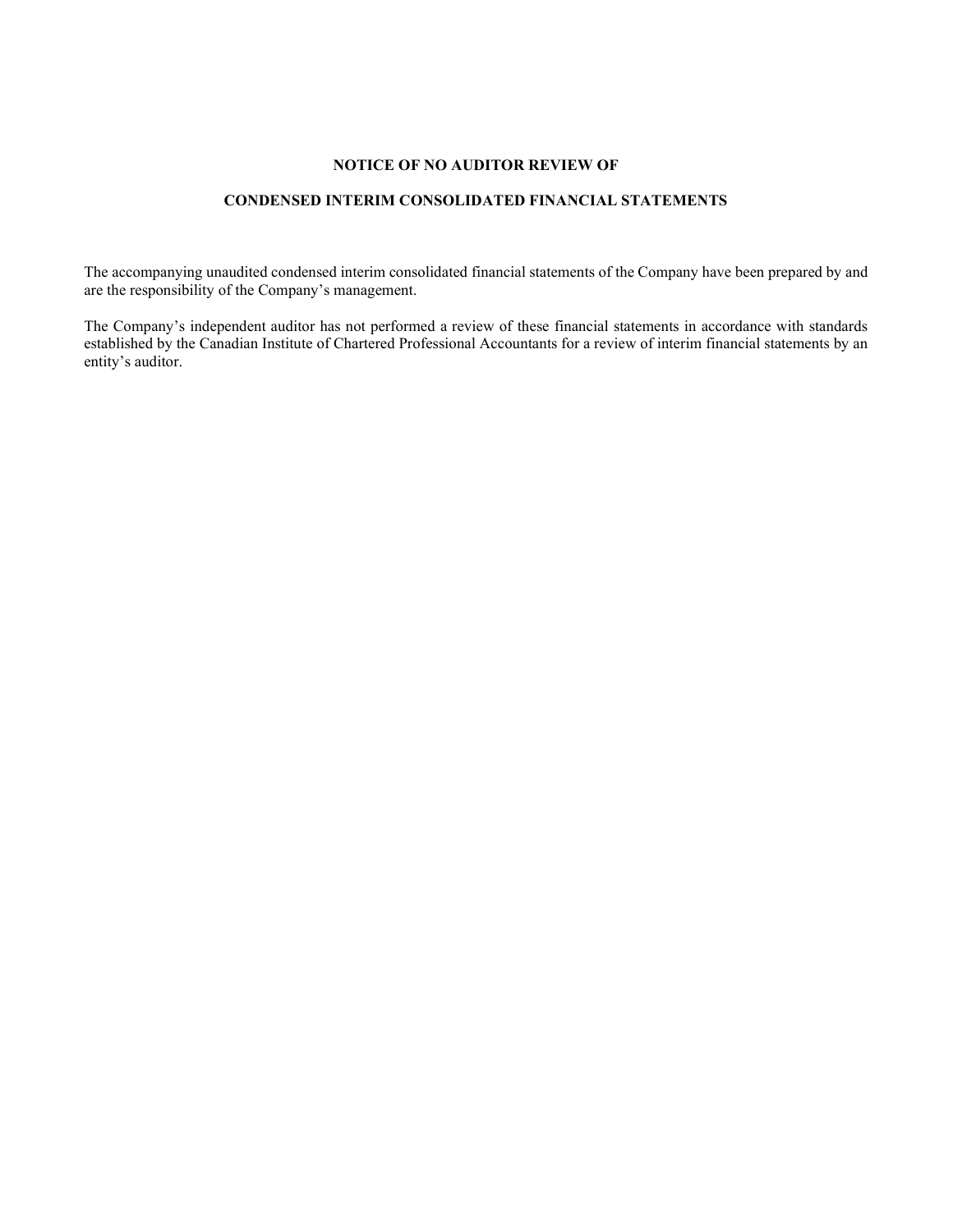(formerly Fengro Industries Corp.)

CONDENSED CONSOLIDATED INTERIM STATEMENTS OF FINANCIAL POSITION

(Presented in Canadian Dollars) - unaudited

| AS AT                                               | June 30,<br>2020 | September 30,<br>2019 |
|-----------------------------------------------------|------------------|-----------------------|
| <b>ASSETS</b>                                       |                  |                       |
| <b>Current</b>                                      |                  |                       |
| Cash                                                | \$<br>25,034     | \$<br>53,634          |
| Goods and services tax receivable                   | 1,634            | 2,861                 |
| Prepaid expenses and deposits                       |                  | 18,228                |
| Assets held for sale (Note 3)                       |                  | 2,366,107             |
|                                                     | 26,668           | 2,440,830             |
| Property, equipment and mining properties (Note 6)  |                  | 1,668                 |
| <b>Total assets</b>                                 | \$<br>26,668     | \$<br>2,442,498       |
| LIABILITIES AND SHAREHOLDERS' EQUITY (DEFICIENCY)   |                  |                       |
| <b>Current</b>                                      |                  |                       |
| Accounts payable and accrued liabilities (Note 8)   | \$<br>189,140    | \$<br>386,289         |
| Convertible debenture (Note 11)                     |                  | 1,248,708             |
| Loans payable (Note 12)                             | 235,988          | 223,705               |
| Advance received on disposal of subsidiary (Note 3) |                  | 168,345               |
| Liabilities held for sale (Note 3)                  |                  | 2,047,807             |
| <b>Total liabilities</b>                            | 425,128          | 4,074,854             |
| Shareholders' deficiency                            |                  |                       |
| Share capital (Note 14)                             | 35,341,401       | 33,517,917            |
| Equity reserve                                      | 4,291,986        | 4,291,986             |
| Accumulated other comprehensive loss (Note 3)       |                  | (1,428,954)           |
| Deficit                                             | (40,031,847)     | (38,013,305)          |
| Total shareholders' deficiency                      | (398, 460)       | (1,632,356)           |
| Total liabilities and shareholders' deficiency      | \$<br>26,668     | \$<br>2,442,498       |
| Nature of business and going concern (Note 1)       |                  |                       |

Subsequent events (Notes 14 and 19)

The Directors approved and authorized these financial statements on August 28, 2020 and are signed on its behalf by:

| "Frederick Bell" |          | "Peter Williams" |          |
|------------------|----------|------------------|----------|
| Frederick Bell   | Director | Peter Williams   | Director |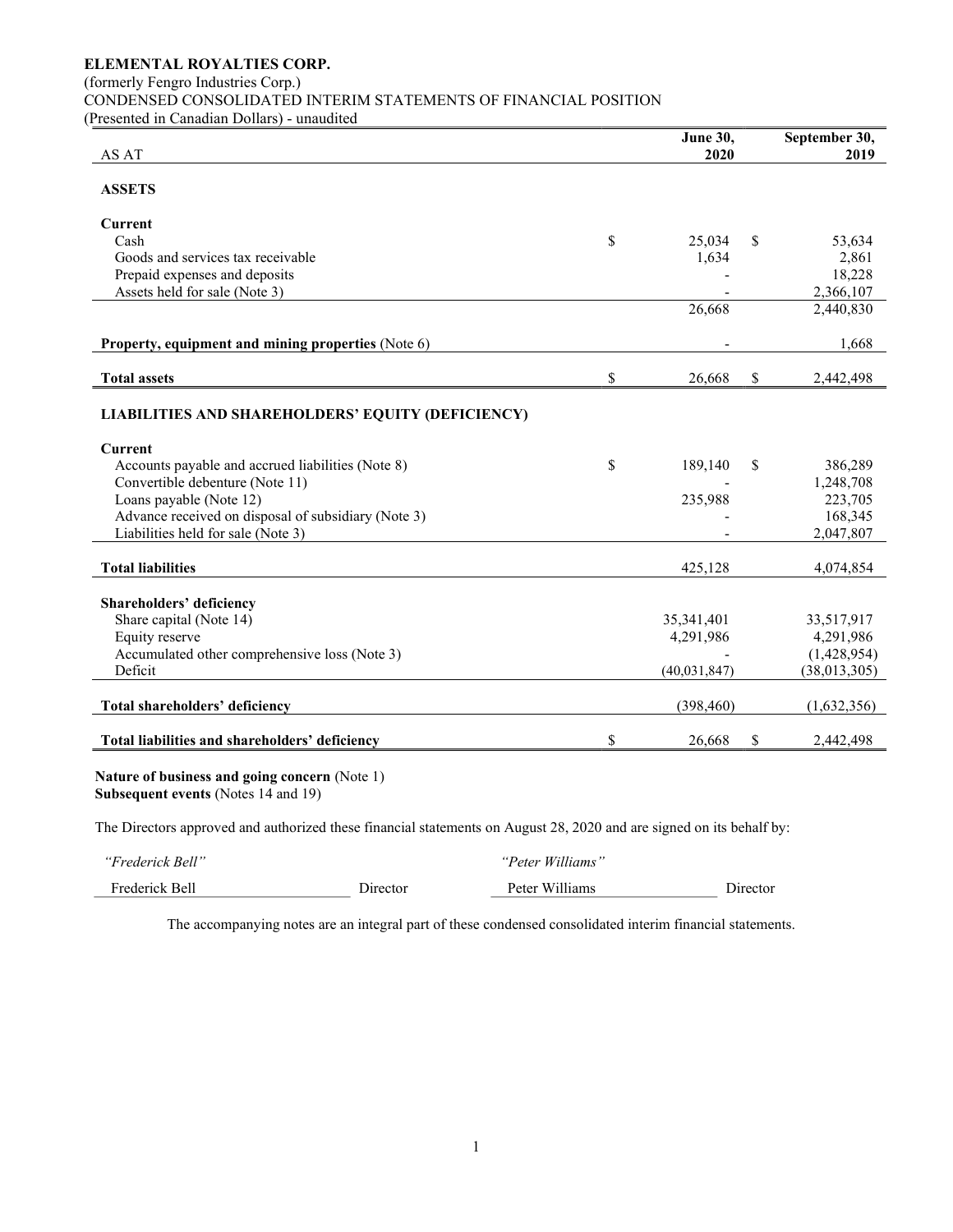(formerly Fengro Industries Corp.)

CONDENSED CONSOLIDATED INTERIM STATEMENTS OF COMPREHENSIVE LOSS

(Presented in Canadian Dollars) - unaudited

|                                                             | <b>Three Months Ended</b> |               |         |               |    |             | <b>Nine Months Ended</b> |               |  |  |  |
|-------------------------------------------------------------|---------------------------|---------------|---------|---------------|----|-------------|--------------------------|---------------|--|--|--|
|                                                             |                           |               | June 30 |               |    |             | June 30                  |               |  |  |  |
|                                                             |                           | 2020          |         | 2019          |    | 2020        |                          | 2019          |  |  |  |
|                                                             |                           |               |         |               |    |             |                          |               |  |  |  |
| Revenue                                                     | \$                        |               | \$      | 443,304       | \$ | 568,760     |                          | \$1,046,630   |  |  |  |
| Cost of goods sold                                          |                           |               |         | (292, 394)    |    | (260, 414)  |                          | (790, 241)    |  |  |  |
| <b>Depreciation and depletion</b>                           |                           | -             |         | (12,992)      |    | (12, 235)   |                          | (43, 884)     |  |  |  |
|                                                             |                           | $\frac{1}{2}$ |         | 137,918       |    | 296,111     |                          | 212,505       |  |  |  |
| <b>Expenses</b>                                             |                           |               |         |               |    |             |                          |               |  |  |  |
| Accounting                                                  |                           | 6,496         |         | 30,075        |    | 26,935      |                          | 127,592       |  |  |  |
| Bad debt expense                                            |                           |               |         | (2,660)       |    |             |                          | 23,965        |  |  |  |
| Conference                                                  |                           |               |         |               |    |             |                          | 226           |  |  |  |
| Consulting fees                                             |                           |               |         | 3,019         |    | 3,953       |                          | 30,775        |  |  |  |
| Depreciation (Note 6)                                       |                           |               |         | 6,971         |    | 1,668       |                          | 22,377        |  |  |  |
| Director fees (Note 15)                                     |                           |               |         | 20,000        |    |             |                          | 67,865        |  |  |  |
| Insurance                                                   |                           | 86            |         | 7,603         |    | 40,898      |                          | 24,575        |  |  |  |
| Legal fees                                                  |                           | 62,720        |         | 29,500        |    | 122,549     |                          | 64,763        |  |  |  |
| Management fees (Note 15)                                   |                           | 11,500        |         | 30,063        |    | 32,625      |                          | 93,063        |  |  |  |
| Office and miscellaneous                                    |                           | 525           |         | 60,765        |    | 33,263      |                          | 245,738       |  |  |  |
| Rent                                                        |                           |               |         | 13,059        |    | 3,808       |                          | 65,907        |  |  |  |
| Salaries (Note 15)                                          |                           |               |         | 183,951       |    | 281,383     |                          | 748,398       |  |  |  |
| Selling                                                     |                           |               |         | 26,454        |    | 45,879      |                          | 115,402       |  |  |  |
| Shareholder communication                                   |                           |               |         | 619           |    | 2,883       |                          | 15,226        |  |  |  |
| Share-based compensation (Note 14)                          |                           |               |         | 13,788        |    |             |                          | 75,345        |  |  |  |
| Transfer agent & filing fees                                |                           | 8,872         |         | 641           |    | 25,266      |                          | 13,384        |  |  |  |
| Travel                                                      |                           |               |         | 10,821        |    | 1,903       |                          | 83,175        |  |  |  |
|                                                             |                           | (90, 199)     |         | (434, 669)    |    | (623, 013)  |                          | (1,817,776)   |  |  |  |
|                                                             |                           |               |         |               |    |             |                          |               |  |  |  |
| Loss before other items                                     |                           | (90, 199)     |         | (296,751)     |    | (326,902)   |                          | (1,605,271)   |  |  |  |
|                                                             |                           |               |         |               |    |             |                          |               |  |  |  |
| Other items                                                 |                           |               |         |               |    |             |                          |               |  |  |  |
| Loss on sale of assets (Note 3)                             |                           |               |         |               |    | (1,634,136) |                          |               |  |  |  |
| Impairment of exploration and evaluation assets             |                           |               |         | (1,308,374)   |    |             |                          | (1,308,374)   |  |  |  |
| Finance cost (Note 16)                                      |                           | (5,416)       |         | (37, 803)     |    | (81,983)    |                          | (217, 886)    |  |  |  |
| (Loss) gain on reversal of provisions                       |                           |               |         | 177,392       |    | 7,458       |                          | 177,392       |  |  |  |
| Gain (loss) on foreign exchange                             |                           | 3,711         |         | (8,409)       |    | 17,021      |                          | (13,298)      |  |  |  |
|                                                             |                           |               |         |               |    |             |                          |               |  |  |  |
| <b>Net loss</b>                                             |                           | (91, 904)     |         | (1,473,945)   |    | (2,018,542) |                          | (2,967,437)   |  |  |  |
|                                                             |                           |               |         |               |    |             |                          |               |  |  |  |
| Other comprehensive loss                                    |                           |               |         |               |    |             |                          |               |  |  |  |
| Items that may be reclassified subsequent to income or loss |                           |               |         |               |    |             |                          |               |  |  |  |
| Currency translation differences of foreign operations      |                           |               |         | (22, 126)     |    | 1,428,954   |                          | 137,766       |  |  |  |
|                                                             |                           |               |         |               |    |             |                          |               |  |  |  |
| <b>Comprehensive loss</b>                                   | \$                        | (91, 904)     |         | \$(1,496,071) | S  | (589, 588)  |                          | \$(2,829,671) |  |  |  |
|                                                             |                           |               |         |               |    |             |                          |               |  |  |  |
| Basic and diluted loss per common share                     | \$                        | (0.00)        | \$      | (0.03)        | \$ | (0.02)      | S                        | (0.06)        |  |  |  |
|                                                             |                           |               |         |               |    |             |                          |               |  |  |  |
| Weighted average number of shares outstanding - basic and   |                           |               |         |               |    |             |                          |               |  |  |  |
| diluted                                                     |                           | 119,900,352   |         | 50,051,985    |    | 84,976,168  |                          | 50,051,985    |  |  |  |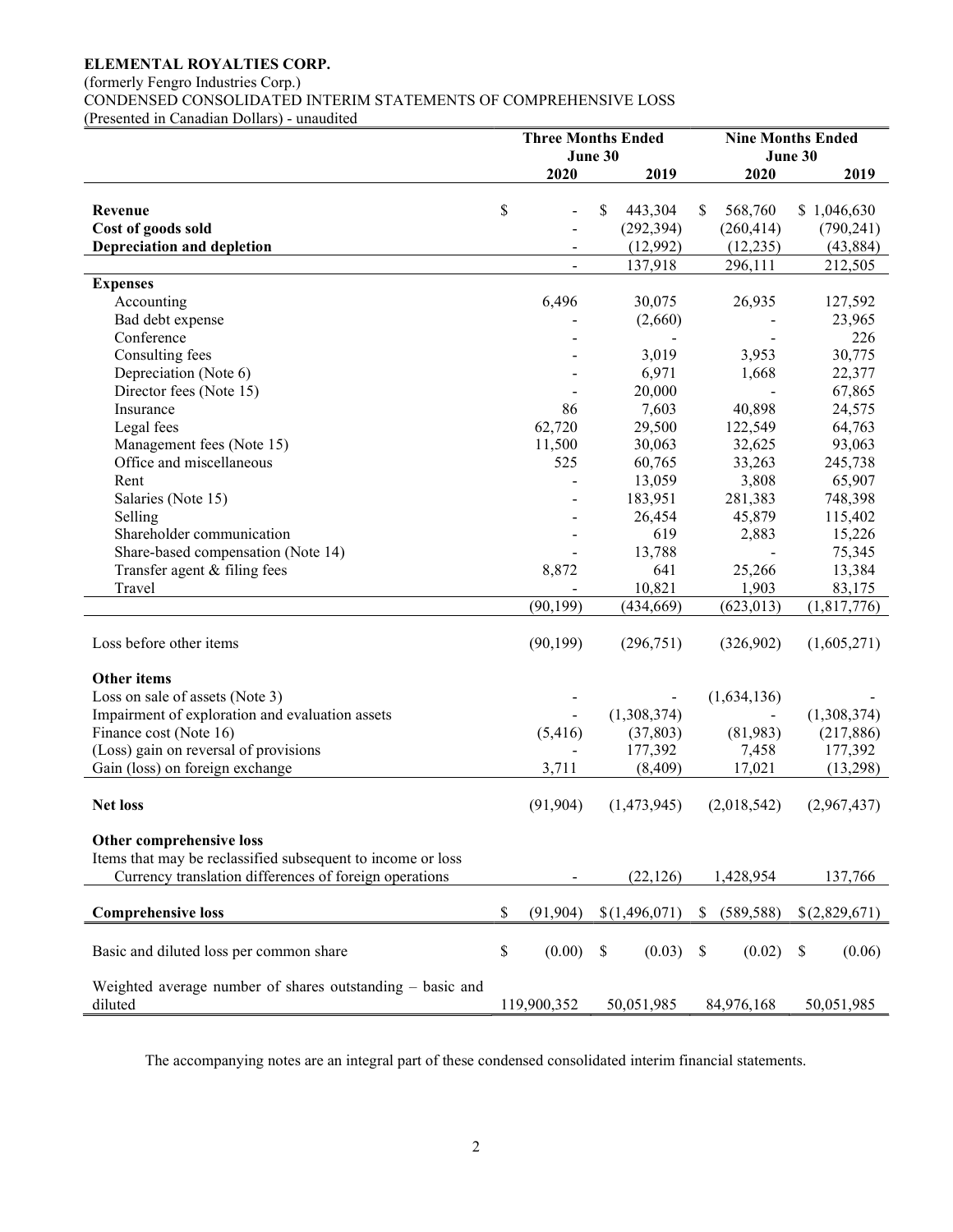(formerly Fengro Industries Corp.)

CONDENSED CONSOLIDATED INTERIM STATEMENTS OF CASH FLOWS

(Presented in Canadian Dollars) - unaudited

| For the nine months ended June 30,                       | 2020               | 2019        |
|----------------------------------------------------------|--------------------|-------------|
|                                                          |                    |             |
| <b>CASH FROM OPERATING ACTIVITIES</b>                    | \$                 |             |
| Loss for the period                                      | (2,018,542)<br>\$  | (2,967,437) |
| Items not affecting cash:                                |                    |             |
| Finance cost - asset retirement obligation accretion     | 1,313              | 2,655       |
| Finance cost – convertible debenture                     | 64,776             | 96,923      |
| Finance cost - finance lease obligations                 | 1,579              | 9,266       |
| Finance cost – accretion of acquisition payable          |                    | 6,527       |
| Finance cost - accrued interest on loan payable          | 12,283             | 16,144      |
| Reversal of provisions                                   | (7, 458)           | (177, 392)  |
| Impairment of exploration and evaluation assets          |                    | 1,308,374   |
| Depreciation and depletion                               | 13,903             | 66,261      |
| Share-based compensation                                 |                    | 75,345      |
| <b>Bad</b> debts                                         |                    | 23,965      |
| Loss on sale of assets                                   | 1,634,136          |             |
|                                                          |                    |             |
| Changes in non-cash working capital items:               |                    |             |
| Receivable                                               | (237, 974)         | 66,271      |
| Prepaid expenses and deposits                            | (21, 184)          | 10,321      |
| Inventories                                              |                    | (101, 920)  |
| Deferred revenue                                         | 225,365            | 124,448     |
| Accounts payable                                         | (288, 334)         | 705,159     |
|                                                          |                    |             |
| Net cash used in operating activities                    | (620, 137)         | (735,090)   |
|                                                          |                    |             |
| <b>CASH FROM INVESTING ACTIVITIES</b>                    |                    |             |
| Advance received on disposal of subsidiary               | 79,408             | 83,303      |
| Acquisition of property, equipment and mining properties |                    | (2,039)     |
|                                                          |                    |             |
| Net cash from investing activities                       | 79,408             | 81,264      |
|                                                          |                    |             |
| <b>CASH FROM FINANCING ACTIVITIES</b>                    |                    |             |
| Issuance of common shares                                | 510,000            |             |
| Loans received                                           |                    | 200,000     |
| Repayment of lease obligations                           |                    | (25, 866)   |
|                                                          |                    |             |
| Net cash from financing activities                       | 510,000            | 174,134     |
|                                                          |                    |             |
| Change in cash during the period                         | (30, 729)          | (479, 692)  |
|                                                          |                    |             |
| Effect of foreign exchange on cash                       | 2,129              | 8,911       |
| Cash included in assets held for sale                    |                    | (2,591)     |
| Cash, beginning of the period                            | 53,634             | 559,448     |
|                                                          |                    |             |
| Cash, end of the period                                  | \$<br>\$<br>25,034 | 86,076      |

See Note 18 for supplemental cash flow information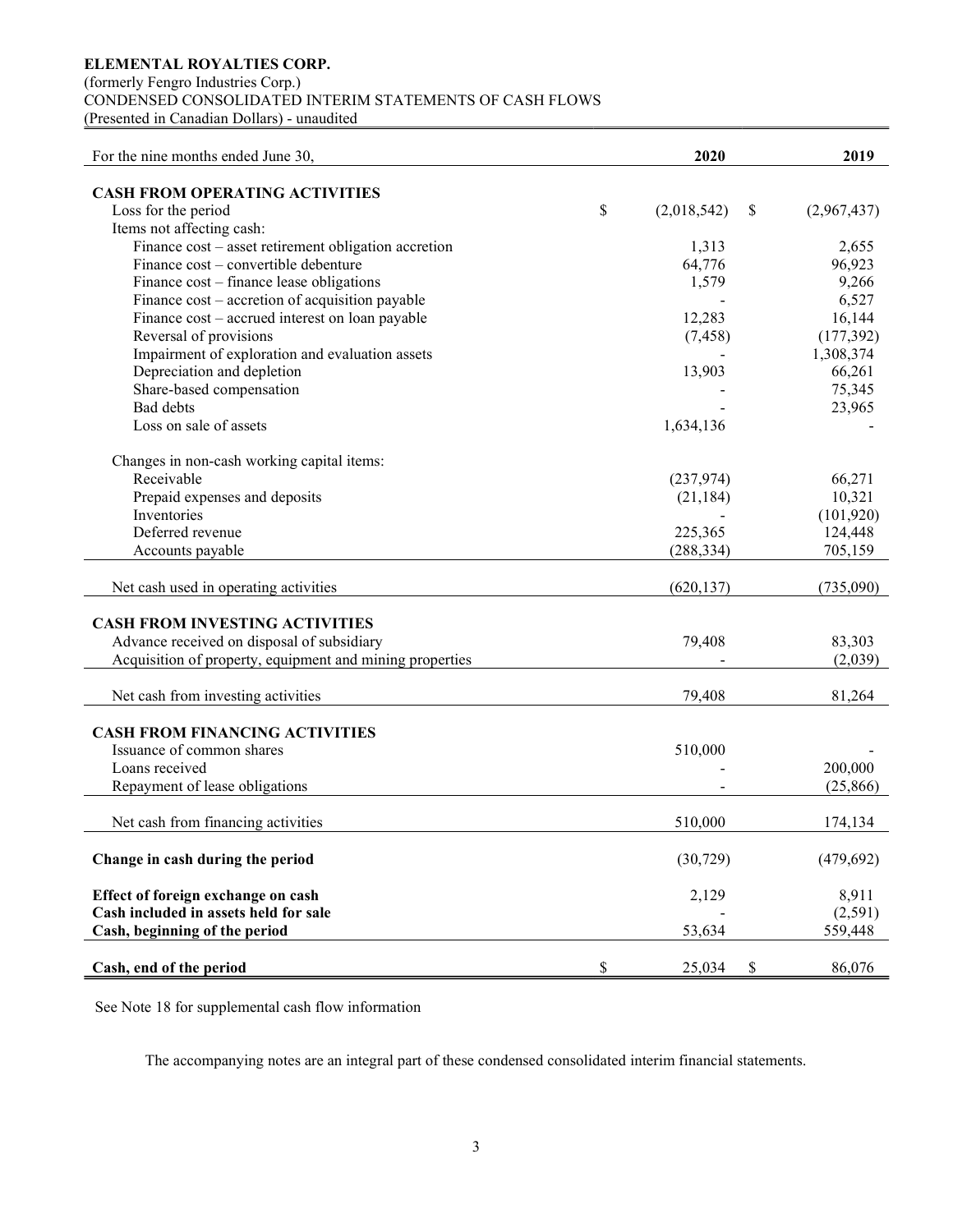# (formerly Fengro Industries Corp.) CONDENSED CONSOLIDATED INTERIM STATEMENTS OF CHANGES IN SHAREHOLDERS' EQUITY (DEFICIENCY)

(Presented in Canadian Dollars) - unaudited

|                                                            |             |    |               |    |                          |                    |               | Accumulated   |    |               |
|------------------------------------------------------------|-------------|----|---------------|----|--------------------------|--------------------|---------------|---------------|----|---------------|
|                                                            |             |    |               |    |                          |                    |               | other         |    | Shareholders' |
|                                                            | Number of   |    |               |    |                          |                    |               | comprehensive |    | equity        |
|                                                            | shares      |    | Share Capital |    | Equity reserve           | Deficit            |               | loss          |    | (deficiency)  |
| <b>Balance, September 30, 2018</b>                         | 50,051,985  |    | 33,517,917    |    | 4,202,702                | (34, 833, 728)     |               | (1, 554, 860) | -S | 1,332,031     |
| Share-based compensation                                   |             |    |               |    | 75,345                   |                    |               |               |    | 75,345        |
| Net loss for the period                                    |             |    |               |    |                          | (2,967,437)        |               |               |    | (2,967,437)   |
| Currency translation differences                           |             |    |               |    | $\overline{\phantom{0}}$ |                    |               | 137,766       |    | 137,766       |
|                                                            |             |    |               |    |                          |                    |               |               |    |               |
| <b>Balance, June 30, 2019</b>                              | 50,051,985  |    | 33,517,917    |    | 4,278,047                | (37,801,165)       |               | (1,417,094)   |    | (1,422,295)   |
| Share-based compensation                                   |             |    |               |    | 13,939                   |                    |               |               |    | 13,939        |
| Net loss for the period                                    |             |    |               |    |                          | (212, 140)         |               |               |    | (212, 140)    |
| Currency translation differences                           |             |    |               |    |                          |                    |               | (11,860)      |    | (11,860)      |
|                                                            |             |    |               |    |                          |                    |               |               |    |               |
| <b>Balance, September 30, 2019</b>                         | 50,051,985  |    | 33,517,917    |    | 4,291,986                | (38,013,305)       |               | (1,428,954)   |    | (1,632,356)   |
| Issuance of common shares, convertible debt                | 5,472,851   |    | 1,313,484     |    |                          |                    |               |               |    | 1,313,484     |
| Issuance of common shares for cash, net of costs           | 102,000,000 |    | 510,000       |    | $\overline{\phantom{a}}$ |                    |               |               |    | 510,000       |
| Net loss for the period                                    |             |    |               |    | $\overline{\phantom{a}}$ | (2,018,542)        |               |               |    | (2,018,542)   |
| Currency translation differences on disposal of subsidiary |             |    |               |    | $\overline{\phantom{0}}$ |                    |               | 1,428,954     |    | 1,428,954     |
|                                                            |             |    |               |    |                          |                    |               |               |    |               |
| <b>Balance, June 30, 2020</b>                              | 157,524,836 | S. | 35, 341, 401  | S. | 4,291,986                | \$<br>(40,031,847) | <sup>\$</sup> |               |    | (398, 460)    |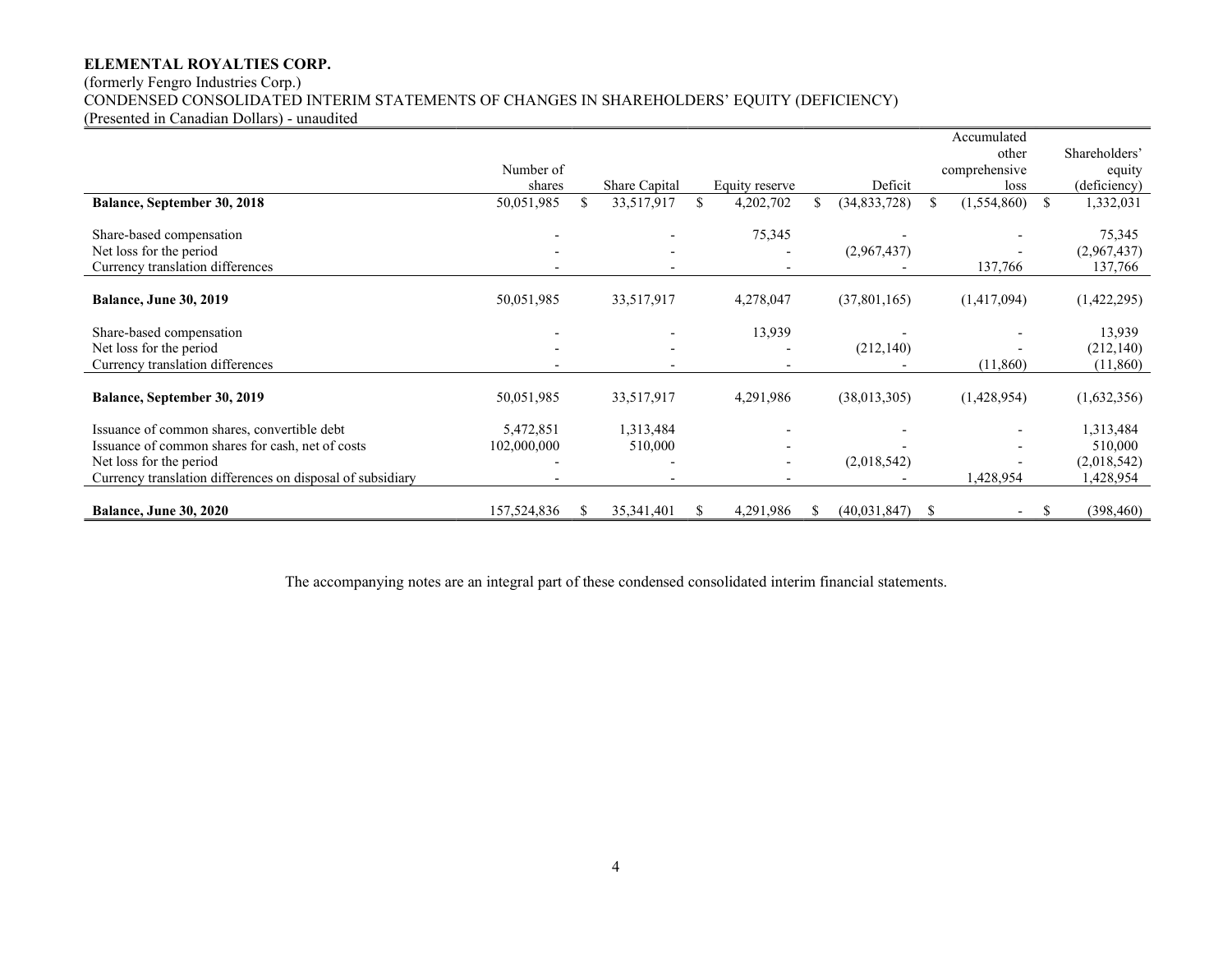# 1. NATURE OF BUSINESS AND GOING CONCERN

Fengro Industries Corp. (the "Company") was incorporated on March 11, 2004 under the laws of the Province of British Columbia. The Company was engaged in production of phosphate fertilizers, and acquiring, exploring and evaluating mineral properties in Brazil. The Company's shares are publicly traded on the TSX Venture Exchange under the symbol FGR. The address of the Company's corporate office is Suite 1100, 1111 Melville Street, Vancouver, British Columbia, Canada.

On October 1, 2014, the Company commenced production of Direct Application Natural Fertilizer ("DANF") phosphate rock products on the Santiago claim of the Bonfim Project located in the state of Tocantins, Brazil. While the Company has used its best efforts to achieve its business plans by examining various financing alternatives, including raising additional equity financing, estimating future exercises of options and warrants, and considering the cash likely to be generated from future sales, the Company required additional financing for use in operations of its Campos Belos plant and processing facility to the planned capacity. Given difficulties in raising additional equity or other capital, the Company entered into a Share Purchase and Sale agreement and sold the subsidiaries that held its Brazilian assets and liabilities (Note 3) due to the ongoing working capital requirements necessary to continue operations and also repay the outstanding liabilities in Brazil.

In March 2020, the World Health Organization declared coronavirus COVID-19 a global pandemic. This contagious disease outbreak, which has continued to spread, and any related adverse public health developments, has adversely affected workforces, economies, and financial markets globally, potentially leading to an economic downturn. It is not possible for the Company to predict the duration or magnitude of the adverse results of the outbreak and its effects on the Company's business, results of operations and the timing of proposed transactions at this time.

These condensed consolidated interim financial statements have been prepared on a going concern basis which assumes that the Company will be able to realize its assets and discharge its liabilities in the normal course of business for the foreseeable future. The Company has a working capital deficiency of \$398,460 and accumulated losses of \$40,031,847. These material uncertainties may cast significant doubt about the Company's ability to continue as a going concern.

These condensed consolidated interim financial statements do not include any adjustments relating to the recoverability and classification of recorded asset amounts and classification of liabilities that might be necessary should the Company be unable to continue as a going concern.

# 2. SIGNIFICANT ACCOUNTING POLICIES AND BASIS OF PREPERATION

# Statement of Compliance

These condensed consolidated interim financial statements have been prepared in accordance with International Financial Reporting Standards ("IFRS") as issued by the International Accounting Standards Board ("IASB") and interpretations of the International Financial Reporting Interpretations Committee ("IFRIC"). These condensed consolidated interim financial statements have been prepared in accordance with IAS 34 – Interim Financial Reporting as issued by the IASB. Accordingly, certain disclosures included in annual financial statements prepared in accordance with IFRS have been condensed or omitted and these condensed consolidated interim financial statements should be read in conjunction with the Company's audited consolidated financial statements for the year ended September 30, 2019. These condensed consolidated interim financial statements were authorized for issue by the Board of Directors on August 28, 2020.

#### Basis of Presentation

The condensed consolidated interim financial statements have been prepared on a historical cost basis except for certain financial assets measured at fair value. In addition, these condensed consolidated interim financial statements have been prepared using the accrual basis of accounting, except for cash flow information. The condensed consolidated interim financial statements of the Company are presented in Canadian dollars, which is the functional currency of the parent company and its subsidiaries.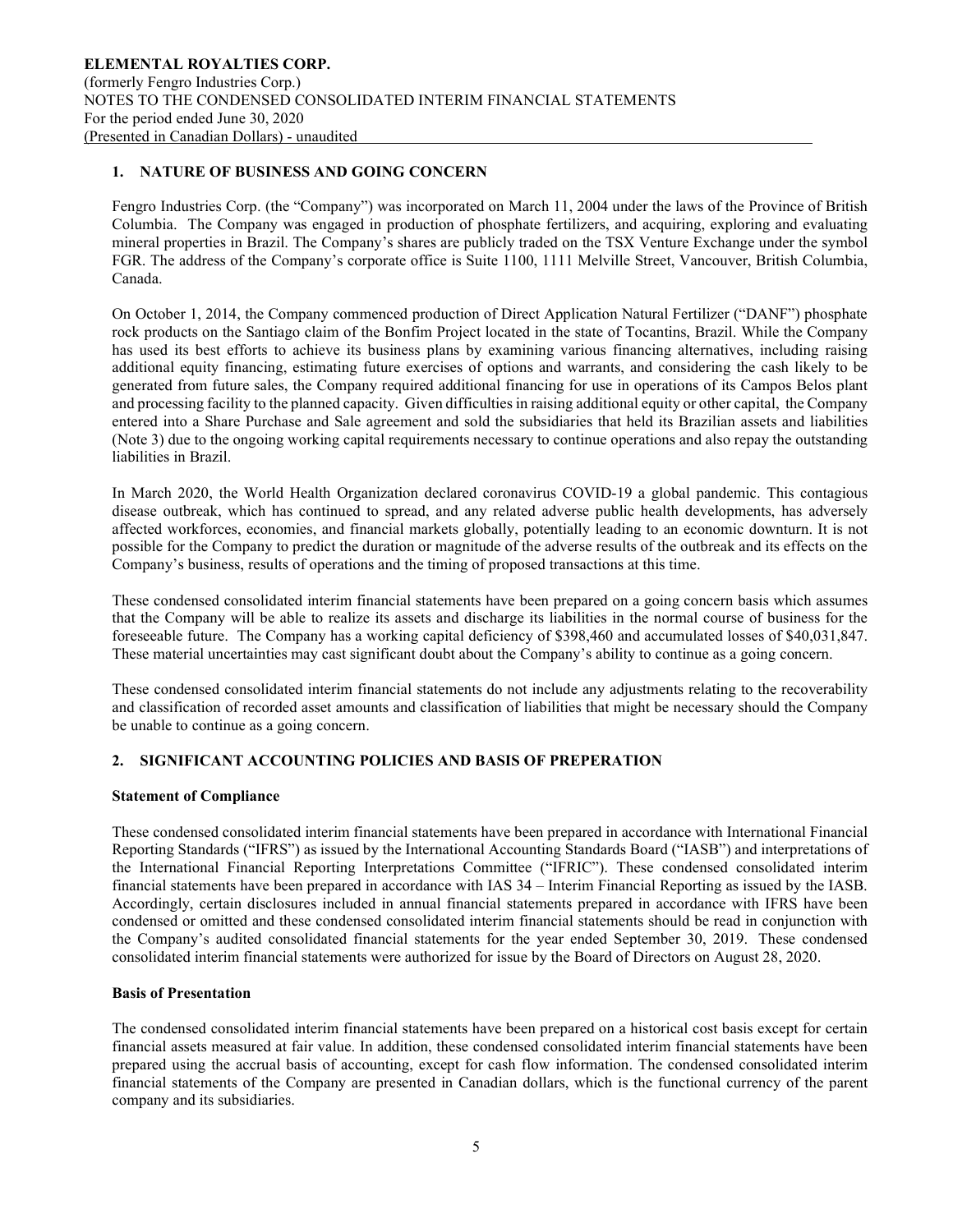#### IFRS 16 Adoption

Effective October 1, 2019, the Company has adopted IFRS 16 using the modified retrospective application method where the 2018 comparatives are not restated and the cumulative effect of initially applying IFRS 16 has been recorded on October 1, 2019 for any differences identified, including adjustments to opening shareholders' deficiency balance.

IFRS 16 introduces significant changes to the lessee accounting by removing the distinction between operating and finance leases and requiring the recognition of a right-to-use asset ("ROU asset") and a lease liability at the lease commencement for all leases, except for short-term leases (lease terms of 12 months or less) and leases of low value assets.

In applying IFRS 16 for all leases, the Company (i) recognizes the ROU asset and lease liabilities in the statement of financial position, initially measured at the present value of future lease payments; (ii) recognizes the depreciation of ROU assets and interest on lease liabilities in the condensed consolidated interim statement of comprehensive income (loss); and (iii) separates the total amount of cash paid into a principal portion (presented in financing activities) and interest (presented within operating activities) in the condensed consolidated interim statement of cash flows.

In transitioning to IFRS 16, the Company analyzed its contracts to identify whether they contain a lease arrangement. As at October 1, 2019, the Company does not have any leases on its condensed consolidated interim statement of financial position.

#### 3. ASSETS HELD FOR SALE

During the year ended September 30, 2019, the Company entered into a share purchase and sale agreement with Geofoscal Comércio, Indústria, Representações e Transporte de Produtos Agropecuários Ltda. ("Geofoscal") to sell the totality of its interest in the shares of its wholly owned subsidiaries, DuSolo and P-TEC (the "Transaction") for consideration of R\$ 1,000,000 in accordance with the following schedule:

- a) R\$500,000 (\$168,345) on the execution of the agreement which was received during the year ended September 30, 2019.
- b) R\$250,000 on October 15, 2019 (received); and
- c) R\$250,000 on December 13, 2019 (received January 24, 2020 less closing costs of R\$80,000)

In addition to the consideration, the agreement includes a 10 year "tail" whereby if Geofoscal transfers any of its interest in the assets to a third party for a gain of net proceeds, the Company shall be entitled to 50% of such gain of net proceeds.

Management determined the assets and liabilities of DuSolo and PTEC meet the definitions of assets held for sale in accordance with IFRS 5 Non-current Assets Held for Sale and Discontinued Operations. Consequently, assets and liabilities of DuSolo and PTEC were classified as a disposal group.

In accordance with IFRS 5, on the reclassification of disposal groups as assets held for sale and discontinued operations, the Company remeasured the net assets of DuSolo and PTEC to fair value less costs of disposal. During the year ended September 30, 2019, an impairment of \$1,612,149 was recognized against exploration and evaluation assets (Note 7), which is included in the statement of comprehensive loss for the year ended September 30, 2019.

The Transaction was completed on January 24<sup>th</sup>, 2020 and the Company recognized a loss on sale of assets of \$1,634,136, which included accumulated other comprehensive loss of \$1,428,954 related to the cumulative translation allowance on the Company's disposal group.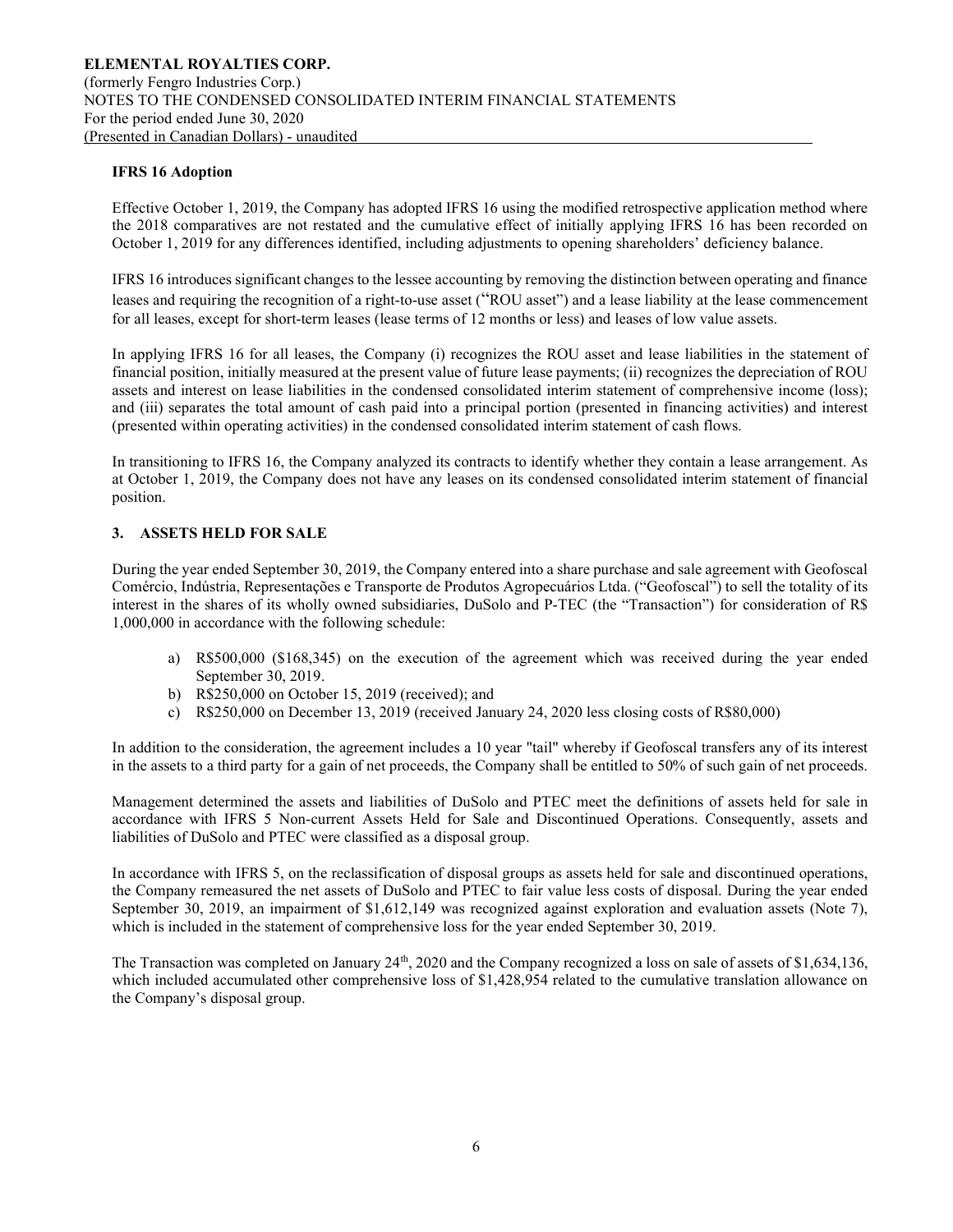# ELEMENTAL ROYALTIES CORP. (formerly Fengro Industries Corp.) NOTES TO THE CONDENSED CONSOLIDATED INTERIM FINANCIAL STATEMENTS For the period ended June 30, 2020 (Presented in Canadian Dollars) - unaudited

|                                                       | September 30, |           |
|-------------------------------------------------------|---------------|-----------|
|                                                       |               | 2019      |
| Assets held for sale                                  |               |           |
| Cash                                                  | \$            | 41,890    |
| Current portion of accounts receivable (Note 4)       |               | 332,553   |
| Inventory (Note 5)                                    |               | 238,143   |
| Prepaid expenses and deposits                         |               | 62,080    |
|                                                       |               | 674,666   |
| Accounts receivable (Note 4)                          |               | 367,560   |
| Property, equipment, and mining properties (Note 6)   |               | 770,128   |
| Exploration and evaluation assets (Note 7)            |               | 553,753   |
|                                                       |               |           |
| Total assets held for sale                            | \$            | 2,366,107 |
|                                                       |               |           |
| Liabilities held for sale                             |               |           |
| Accounts payable and accrued liabilities (Note 8)     | \$            | 1,900,392 |
| Current portion of finance lease obligation (Note 10) |               | 29,382    |
| Deferred revenue                                      |               | 82,376    |
|                                                       |               | 2,012,150 |
| Asset retirement obligation (Note 13)                 |               | 25,174    |
| Finance lease obligation (Note 10)                    |               | 10,483    |
|                                                       |               |           |
| Total liabilities held for sale                       | S             | 2,047,807 |

# 4. ACCOUNTS RECEIVABLE

|                                                                  | <b>June 30,</b>          | September 30, |
|------------------------------------------------------------------|--------------------------|---------------|
|                                                                  | 2020                     | 2019          |
| Trade receivables                                                | $\sim$                   | 305,645       |
| Brazilian tax receivable                                         |                          | 394,468       |
|                                                                  |                          | 700.113       |
| Non-current portion transferred to assets held for sale (Note 3) |                          | (367,560)     |
| Current portion transferred to assets held for sale (Note 3)     |                          | (332, 553)    |
| Current portion                                                  | $\overline{\phantom{a}}$ |               |

# 5. INVENTORY

|                                              | <b>June 30,</b>          | September 30, |
|----------------------------------------------|--------------------------|---------------|
|                                              | 2020                     | 2019          |
| Finished products                            | $\overline{\phantom{a}}$ | 175,523       |
| Process material stockpiles                  | $\overline{\phantom{0}}$ | 62,620        |
| Transferred to assets held for sale (Note 3) |                          | (238, 143)    |
|                                              |                          |               |
| Total                                        | $\overline{\phantom{a}}$ |               |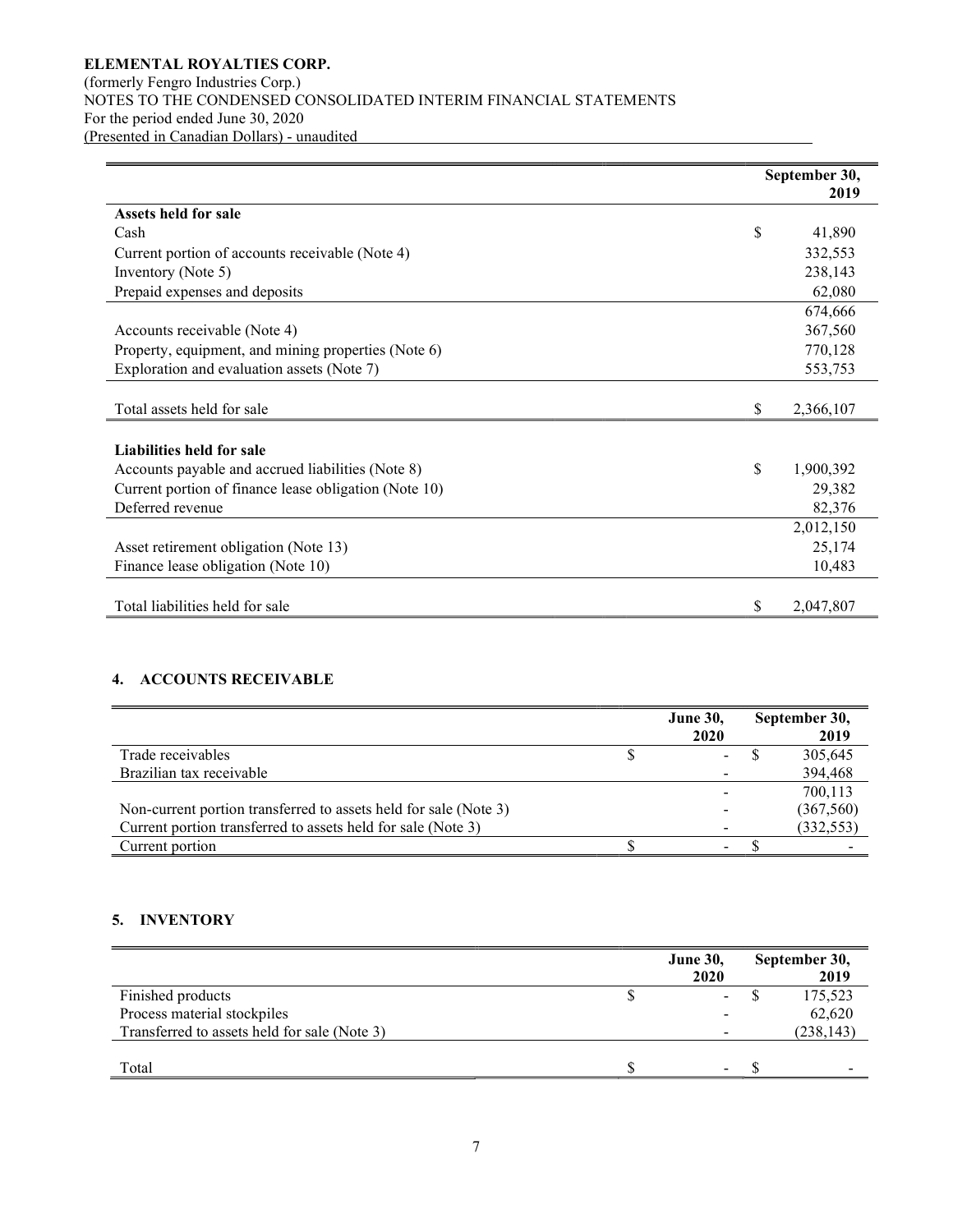(formerly Fengro Industries Corp.) NOTES TO THE CONDENSED CONSOLIDATED INTERIM FINANCIAL STATEMENTS For the period ended June 30, 2020 (Presented in Canadian Dollars) - unaudited

# 6. PROPERTY, EQUIPMENT, AND MINING PROPERTIES

|                                     | Leasehold   |     | Office<br>furniture and | Processing<br>and field |    | Computer<br>equipment |     | Vehicles<br>under |    | Mining         |             |
|-------------------------------------|-------------|-----|-------------------------|-------------------------|----|-----------------------|-----|-------------------|----|----------------|-------------|
|                                     | Improvement |     | equipment               | equipment               |    | and software          |     | finance lease     |    | properties     | Total       |
| Cost                                |             |     |                         |                         |    |                       |     |                   |    |                |             |
| Balance, September 30, 2018         | \$<br>6,377 | \$. | 11,450                  | \$<br>289,435           | S. | 27,966                | \$. | 234,477           | \$ | 701,980        | \$1,217,685 |
| Current year additions              |             |     | 2,001                   |                         |    |                       |     |                   |    |                | 2,001       |
| Movement in foreign exchange        | (73)        |     | (224)                   | (3,327)                 |    | 113                   |     | (2,694)           |    | (8,066)        | (14,271)    |
| Transferred to assets held for sale |             |     |                         |                         |    |                       |     |                   |    |                |             |
| (Note 3)                            | (6,304)     |     | (8,512)                 | (286, 108)              |    | (24, 743)             |     | (231, 783)        |    | (693, 914)     | (1,251,364) |
|                                     |             |     |                         |                         |    |                       |     |                   |    |                |             |
| Balance, September 30, 2019         |             |     | 4,715                   |                         |    | 3,336                 |     |                   |    |                | 8,051       |
| Current year additions              |             |     |                         |                         |    |                       |     |                   |    |                |             |
| Movement in foreign exchange        |             |     |                         |                         |    |                       |     |                   |    |                |             |
| Balance, June 30, 2020              |             |     | 4,715                   | $\blacksquare$          |    | 3,336                 |     | $\blacksquare$    |    | $\blacksquare$ | 8,051       |
|                                     |             |     |                         |                         |    |                       |     |                   |    |                |             |
| <b>Accumulated Depreciation</b>     |             |     |                         |                         |    |                       |     |                   |    |                |             |
| Balance, September 30, 2018         | 6,377       |     | 6,218                   | 113,232                 |    | 14,890                |     | 160,648           |    | 95,499         | 396,864     |
| Depreciation expense                |             |     | 1,133                   | 30,885                  |    | 5,960                 |     | 22,692            |    | 41,626         | 102,296     |
| Movement in foreign exchange        | (73)        |     | (87)                    | (3,575)                 |    | (126)                 |     | (3,517)           |    | (2,158)        | (11, 541)   |
| Transferred to assets held for sale |             |     |                         |                         |    |                       |     |                   |    |                |             |
| (Note 3)                            | (6,304)     |     | (2, 549)                | (140, 542)              |    | (19,056)              |     | (179, 823)        |    | (134,967)      | (481, 236)  |
| Balance, September 30, 2019         |             |     | 4,715                   |                         |    | 1,668                 |     |                   |    |                | 6,383       |
| Depreciation expense                |             |     |                         |                         |    | 1,668                 |     |                   |    |                | 1,668       |
| Movement in foreign exchange        |             |     |                         |                         |    |                       |     |                   |    |                |             |
|                                     |             |     |                         |                         |    |                       |     |                   |    |                |             |
| Balance, June 30, 2020              |             |     | 4,715                   |                         |    | 3,336                 |     |                   |    |                | 8,051       |
| Carrying value, September 30, 2019  | \$          | \$  |                         | \$                      | \$ | 1,668                 | \$  |                   | S  |                | \$<br>1,668 |
| Carrying value, June 30, 2020       | \$          | \$  |                         | \$                      | \$ |                       | \$  |                   | \$ |                | \$          |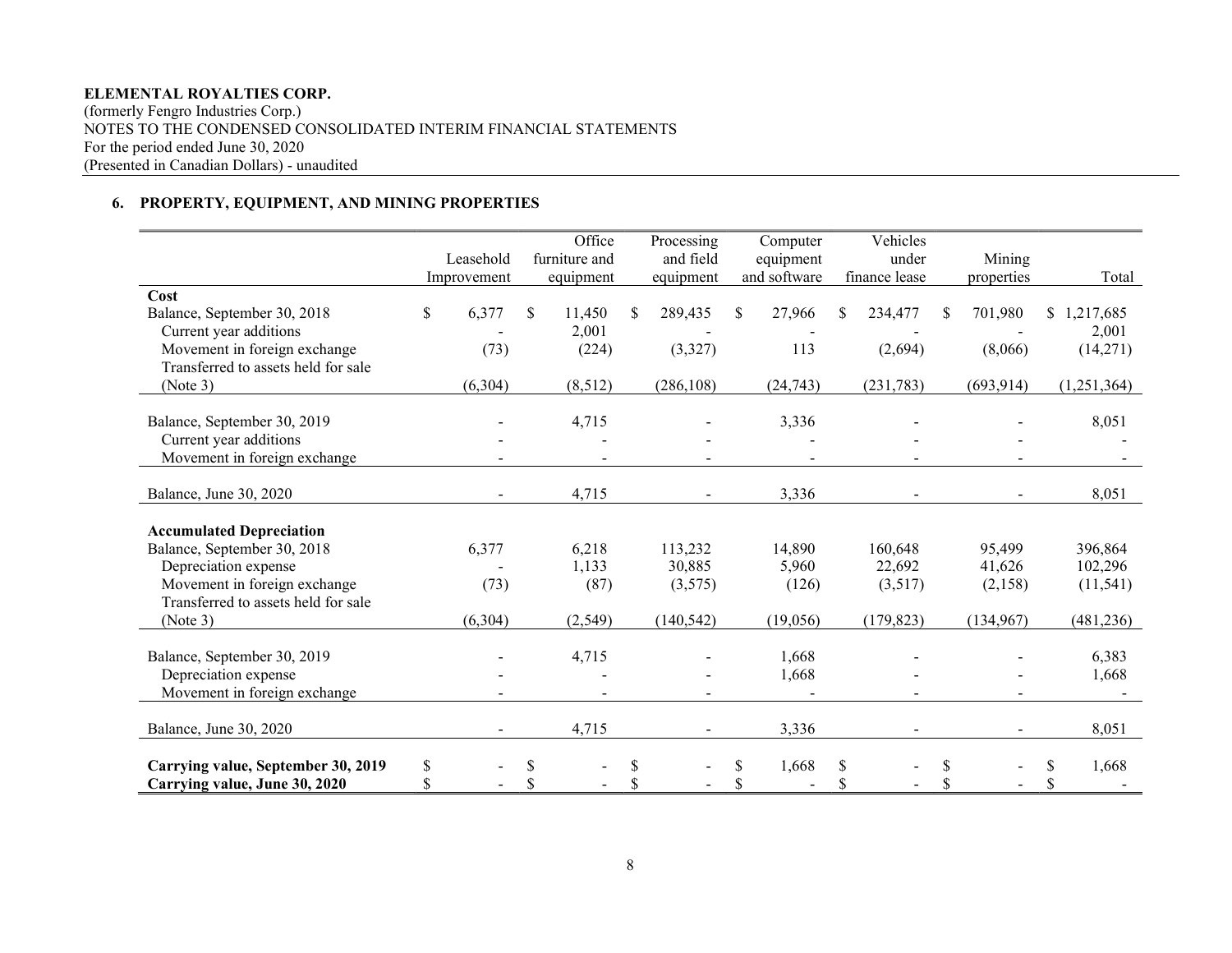# 7. EXPLORATION AND EVALUATION ASSETS

The schedule below summarizes the carrying costs of acquisition costs and all deferred exploration costs incurred to date for the Company's mineral property interests:

|                                               | June 30,<br>2020 | September 30,<br>2019 |
|-----------------------------------------------|------------------|-----------------------|
| Balance, opening<br>Current year additions    | \$               | 2,568,138             |
| Total exploration and evaluation expenditures |                  | 2,568,138             |
| Movement in foreign exchange                  |                  | 133,353               |
| Disposals                                     |                  | (535,589)             |
| Impairment write-down                         |                  | (1,612,149)           |
| Transferred to assets held for sale (Note 3)  |                  | (553, 753)            |
|                                               |                  |                       |
| Balance, closing                              | ۰.               |                       |

#### Bonfim Property

During the year ended September 30, 2012, the Company entered into an investment agreement to acquire mineral claims in an area located in the state of Tocantins, Brazil ("Bonfim property" or "Bonfim"). Under the agreement, the Company acquired a 75% interest in P-Tec Agro Mineraçao Spe Ltda.("P-Tec"), which held a 100% interest in Bonfim, through payments of \$116,910 (R\$250,000). During the year ended September 30, 2014, upon deeming technical feasibility of one of the mineral claims and obtaining regulatory approval from the Brazilian government to commence commercial production, the Company acquired the remaining 25% of P-Tec by entering into a new purchase agreement and recognizing the acquisition payable (Note 9).

During the year ended September 30, 2019, the Company entered into an amending agreement with the vendor, whereby the Company relinquished to the vendor one concession deemed to have limited further exploration potential, valued at \$535,589, in exchange for the settlement of the remaining balance of the acquisition payable (Note 9). During the year ended September 30, 2018, the Company wrote-off \$44,554 relating to the excess carrying amount of the subsequently disposed of concession.

During the year ended September 30, 2019, upon remeasurement of its assets to fair value, the Company recognized impairment of \$1,612,149 on its exploration and evaluation assets (Note 3).

# 8. ACCOUNTS PAYABLE AND ACCRUED LIABILITIES

|                                                                                                                                      |    | June 30,<br>2020 | September 30,<br>2019                        |
|--------------------------------------------------------------------------------------------------------------------------------------|----|------------------|----------------------------------------------|
| Trade payables<br>Payroll liabilities<br>Financing and goods and services taxes<br>Transferred to liabilities held for sale (Note 3) | \$ | 189,140          | 920,365<br>467,015<br>899,301<br>(1,900,392) |
| Total                                                                                                                                | S  | 189,140          | 386,289                                      |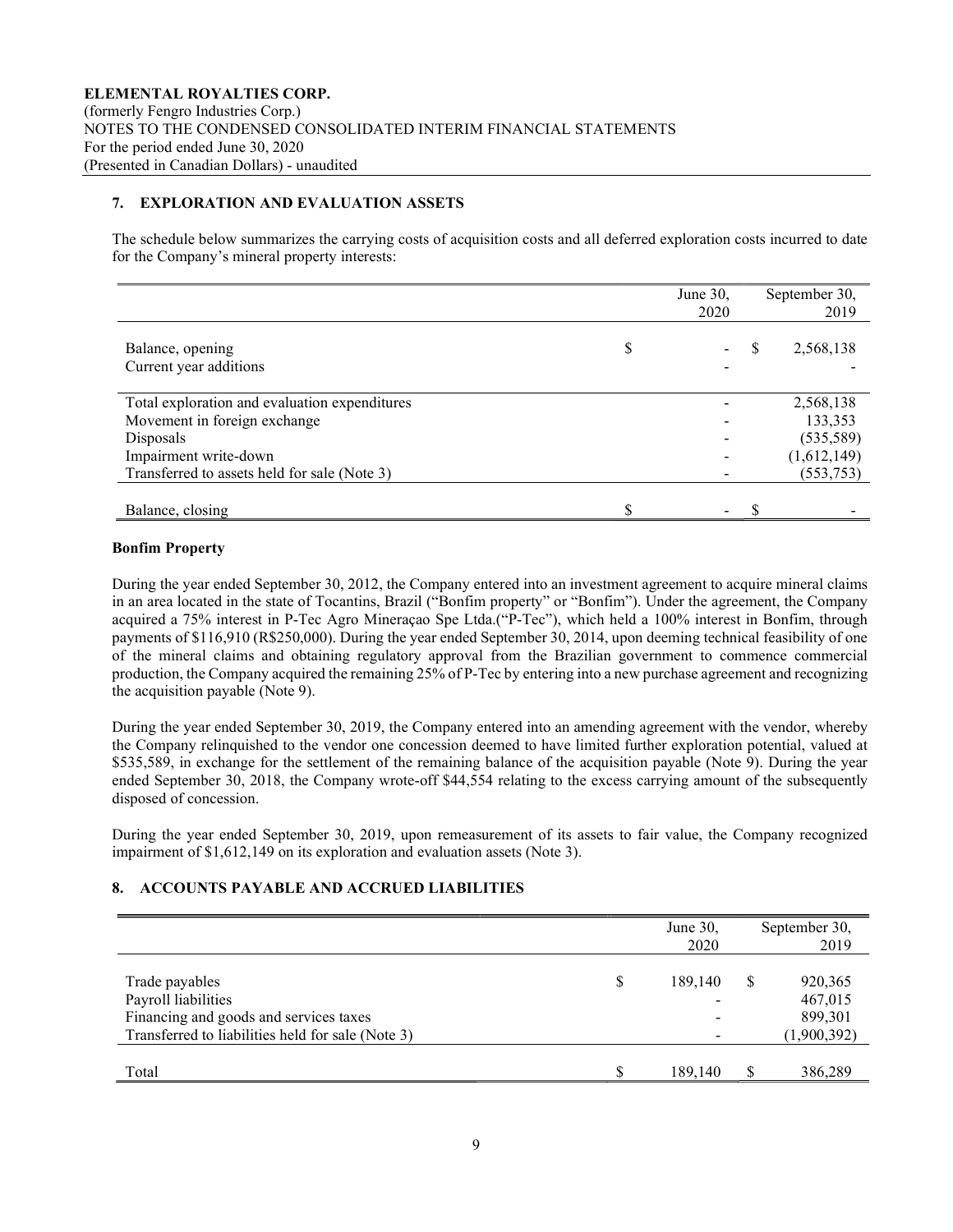# 9. ACQUISITION PAYABLE

During the year ended September 30, 2019, the Company settled the remaining amount payable, with a carrying value of \$535,589, through the issuance of one exploration concession. The movement during the period was:

|                                        |   | September 30,<br>2019 |
|----------------------------------------|---|-----------------------|
|                                        |   |                       |
| Balance at the beginning of the period | S | 491,088               |
| Accretion and interest                 |   | 6,527                 |
| Settlement                             |   | (535,589)             |
| Foreign exchange impact                |   | 37,974                |
|                                        |   |                       |
| Balance at the end of the period       |   |                       |

# 10. FINANCE LEASE OBLIGATION

As at June 30, 2020, there were no finance lease obligations outstanding. As at September 31, 2019, the Company's Brazilian subsidiary has financing leases for vehicles and the obligation outstanding was \$39,865.

The following is reconciliation of the changes in the finance lease obligations to financing cash flows:

|                                                                       | June $30$ ,<br>2020 | September 30,<br>2019 |
|-----------------------------------------------------------------------|---------------------|-----------------------|
|                                                                       |                     |                       |
| Balance, beginning of the period                                      |                     | 66,628                |
| Payments made for lease obligation under finance lease                |                     | (34, 678)             |
| Finance cost – lease interest                                         |                     | 6,613                 |
|                                                                       |                     | 38,563                |
| Foreign exchange                                                      |                     | 1,302                 |
| Current portion transferred to liabilities held for sale (Note 3)     |                     | (29, 382)             |
| Non-current portion transferred to liabilities held for sale (Note 3) |                     | (10, 483)             |
| Balance, end of the period                                            |                     |                       |

# 11. CONVERTIBLE DEBENTURE

On October 1, 2015, the Company closed a convertible debenture financing, issuing unsecured convertible debentures of \$750,000. The debenture holder had the right to convert the principal amount together with all interest accrued and establishment fee into common shares and warrants of the Company up to the maturity date of September 30, 2016 (the "Maturity Date") at a conversion price of \$1.00 per unit. Each unit consists of one common share and one-half warrant. The debentures were subject to a one-time establishment fee of 5% and bear interest at 10% per annum, payable annually in arrears from the date of issue to the Maturity Date.

The proceeds of the debentures were allocated between equity and liability components by determining the estimated fair value of the liability component and applying the residual balance to the equity component. The fair value interest rate was estimated at 21% (for a liability without the conversion feature) and resulted in an initial fair value of the liability component of \$712,810 and a residual value of \$37,190 assigned to the equity component which was recorded in equity reserve.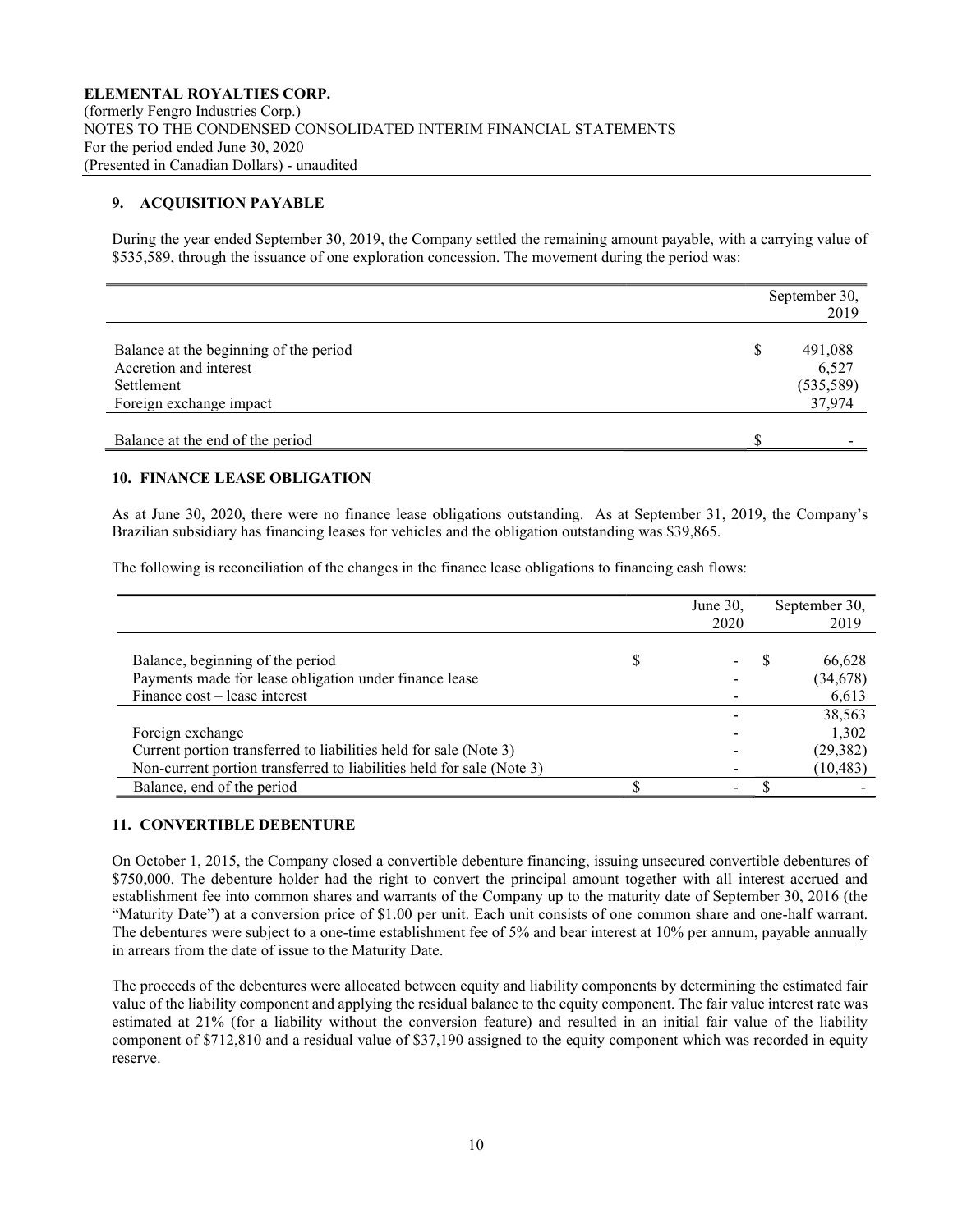After initial recognition the liability component is carried on an amortized cost basis and will be accreted to its face amount over the term to maturity of the convertible debenture at an effective interest rate of 21%.

On September 29, 2016, the Company and the lender agreed to extend the maturity of the convertible debenture to October 31, 2016. On October 28, 2016, the Company and the lender of the convertible debenture agreed to extend the maturity of the convertible debenture to November 30, 2016. On November 30, 2016, the Company and the lender agreed to further extend the maturity of the convertible debenture to December 15, 2016. In each case, all of the key terms and conditions remained unchanged.

On December 7, 2016, the Company and the lender of the convertible debenture entered into an Amendment Agreement of the convertible debenture. Under the terms of the Amendment, the revised loan principal was \$876,267. The loan bears establishment fee of 5% and annual interest rate of 10% and matures on December 6, 2017. The lender has the right to convert the full outstanding balance into a unit for \$0.50 per unit. Each unit includes one common share and one half of one share purchase warrant at an exercise price of \$0.65. The amendment resulted in an extinguishment of the original instrument and the recognition of a new amended and restated promissory note valued using an effective interest rate of 21%.

On December 7, 2017, the Company and the lender entered into an agreement to extend the maturity of the convertible debenture to March 31, 2018. The instrument will maintain its 10% interest rate and the Company will incur an additional establishment fee of 2% on the balance at the time of extension of \$1,006,267. The Company subsequently negotiated a series of extensions to the convertible debenture, extending the maturity to June 12, 2018 without changing the terms and conditions of the loan.

On June 12, 2018, the Company and the lender of the convertible debenture entered into a second amending agreement of the convertible debenture. Under the terms of the second amendment, the revised loan principal was \$1,079,876. The loan bears an annual interest rate of 12% and matures on September 12, 2018. The lender has the right to convert the full outstanding balance into a unit for \$0.24 per unit. Each unit includes one common share and one half of one share purchase warrant at an exercise price of \$0.32. The amendment resulted in an extinguishment of the original instrument and the recognition of a new amended and restated promissory note valued using an effective interest rate of 21%. On September 12, 2018, the Company and the lender agreed to further extend the maturity of the convertible debenture to December 12, 2018 without changing the terms and conditions of the loan. The Company subsequently negotiated a series of extensions to the convertible debenture, extending the maturity to July 31, 2019 without changing the terms and conditions of the loan.

On March 20, 2020, the lender elected to exercise its right to convert the convertible debenture resulting in the issuance of 5,472,851 common shares of the Company. In addition, the lender waived its right to receive the warrants.

|                                                                                     | June 30,<br>2020                         |   | September 30,<br>2019 |
|-------------------------------------------------------------------------------------|------------------------------------------|---|-----------------------|
| Balance, opening<br>Accretion and interest (Note 16)<br>Exercised for common shares | \$<br>1,248,708<br>64,776<br>(1,313,484) | S | 1,119,122<br>129,586  |
| Balance, closing                                                                    | $\sim$                                   |   | 1,248,708             |

The movement in the note during the period was as follows: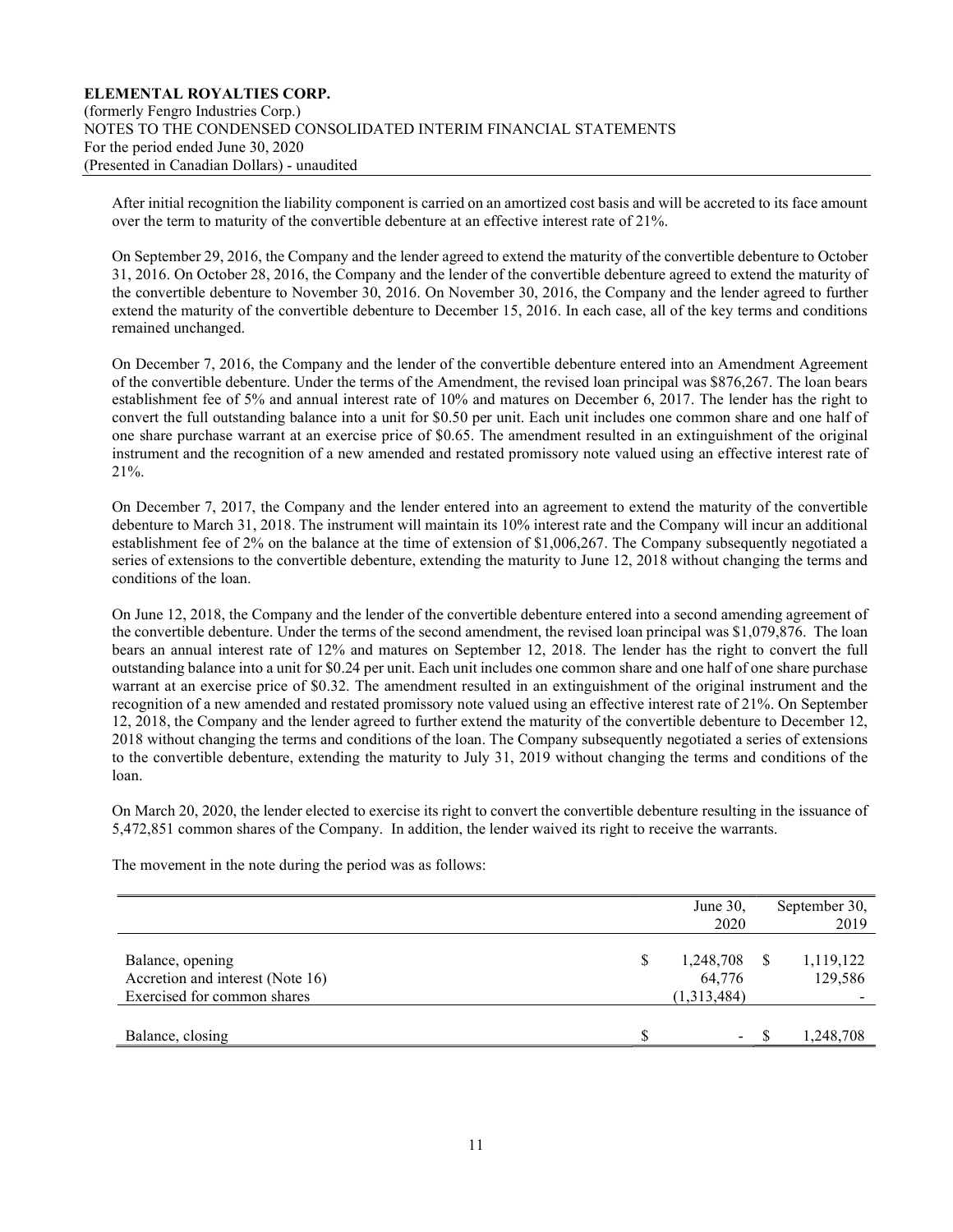# 12. LOANS PAYABLE

During the year ended September 30, 2019, the Company entered into a loan facility agreement with two parties whereby it may draw up to \$100,000 from each party to be repaid on May 31, 2019. The loan includes a 5% lending fee, bears interest at 10% per annum, to be increased to 15% on any overdue amounts. The Company is currently in default on the loan facilities.

|                                            |   | June 30,          |   | September 30,     |
|--------------------------------------------|---|-------------------|---|-------------------|
|                                            |   | 2020              |   | 2019              |
| Balance, opening<br>Accretion and interest | S | 223,705<br>12,283 | S | 200,000<br>23,705 |
| Balance, closing                           |   | 235,988           |   | 223,705           |

Subsequent to June 30, 2020, the loan facility was settled (Note 19).

# 13. ASSET RETIREMENT OBLIGATION

Management's estimate of the asset retirement obligation at June 30, 2020 was \$nil (September 30, 2019 - \$25,174) due to the disposition of Dusolo and P-Tec (Note 3). The present value of the obligation was calculated using a risk-free interest rate of 10%, an expected remaining life of 11 years, and an inflation rate of 4.1%. The undiscounted expected asset reclamation obligation is US\$42,000.

|                                                                                                                                         | June 30,<br>2020 | September 30,<br>2019                 |
|-----------------------------------------------------------------------------------------------------------------------------------------|------------------|---------------------------------------|
| Balance, opening<br>Accretion of assessed obligation (Note 16)<br>Foreign exchange<br>Transferred to liabilities held for sale (Note 3) |                  | 20,575<br>5,220<br>(621)<br>(25, 174) |
| Balance, closing                                                                                                                        |                  |                                       |

# 14. SHARE CAPITAL

#### Authorized

The Company's authorized share capital consists of an unlimited number of common shares without par value.

#### Share activities

During the period ended June 30, 2020, the Company:

- a) on January 22, 2020, closed the first tranche of a private placement by issuing 82,000,000 common shares at a price of \$0.005 per common share for gross proceeds of \$410,000; and
- b) on February 26, 2020, closed the second and final tranche of a private placement by issuing 20,000,000 common shares at a price of \$0.005 per common share for gross proceeds of \$100,000.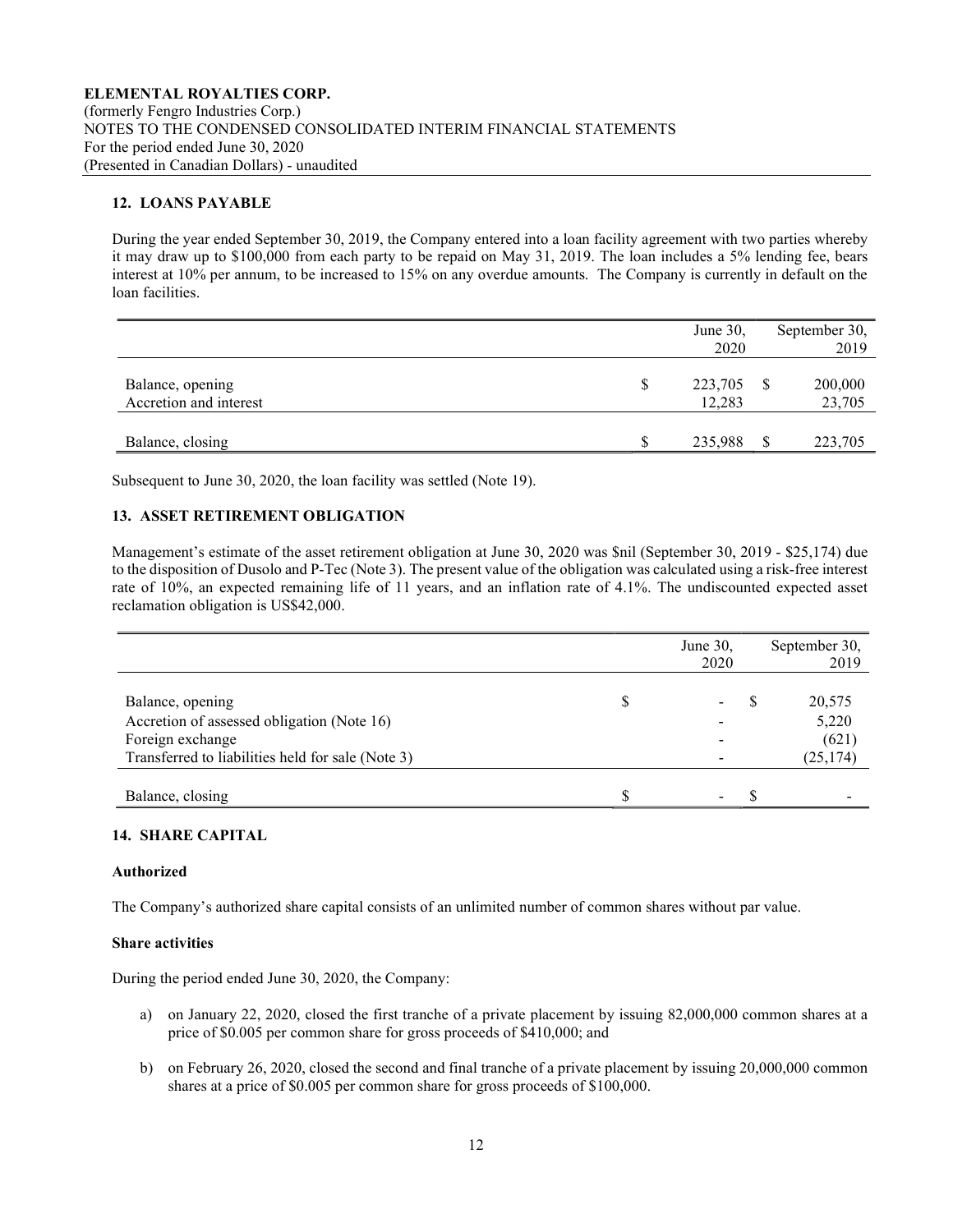c) on March 20, 2020, Tembo Capital Mining Fund LP elected to exercise its right to convert the convertible debenture (Note 10). As a result, the Company issued 5,472,851 common shares of the Company at a price of \$0.24 per share.

#### Warrants

Each whole warrant entitles the holder to purchase one common share of the Company. A summary of warrant activity during the period ended March 31, 2020 is as follows:

|                             |             | Weighted              |
|-----------------------------|-------------|-----------------------|
|                             |             | Average               |
|                             | Number of   | <b>Exercise Price</b> |
|                             | Warrants    |                       |
| Balance, September 30, 2018 | 4,151,489   | 0.31                  |
| Expired                     | (3,828,573) | 0.32                  |
| Balance, September 30, 2019 | 322,916     | 0.32                  |
| Expired                     | (322, 916)  | 0.32                  |
| Balance, June 30, 2020      |             |                       |

#### Stock Options

The Company has a stock option plan under which it is authorized to grant options for the acquisition of its common shares to directors, employees and consultants up to a maximum of 10% of the issued and outstanding common shares of the Company at the time the plan was adopted. The exercise price shall not be less than the market price of the Company's shares as at the grant date. The options may be granted for a maximum term of five years. Options granted to directors, employees and consultants, other than consultants engaged in investor relations activities, will vest fully upon the expiry of the hold period of four months from the grant date unless otherwise determined by the board of directors. Options granted to consultants engaged in investor relations activities will vest in stages over a minimum period of twelve months.

The Company did not grant stock options during the period ended June 30, 2020 (September 2019 – nil).

Stock option activity for the period ended June 30, 2020 is as follows:

|                             |                      | Weighted              |
|-----------------------------|----------------------|-----------------------|
|                             |                      | Average               |
|                             | Number of            | <b>Exercise Price</b> |
|                             | <b>Stock Options</b> |                       |
| Balance, September 30, 2018 | 3,129,500            | 0.41                  |
| Expired / forfeited         | (340,000)            | 0.57                  |
| Balance, September 30, 2019 | 2,789,500            | 0.39                  |
| Expired / forfeited         | (364, 500)           | 0.71                  |
| Balance, June 30, 2020      | (1)2,425,000         | 0.34                  |
| Exercisable, June 30, 2020  | 2,425,000            | 0.34                  |

 $(1)$  Subsequent to June 30, 2020, all stock options were cancelled.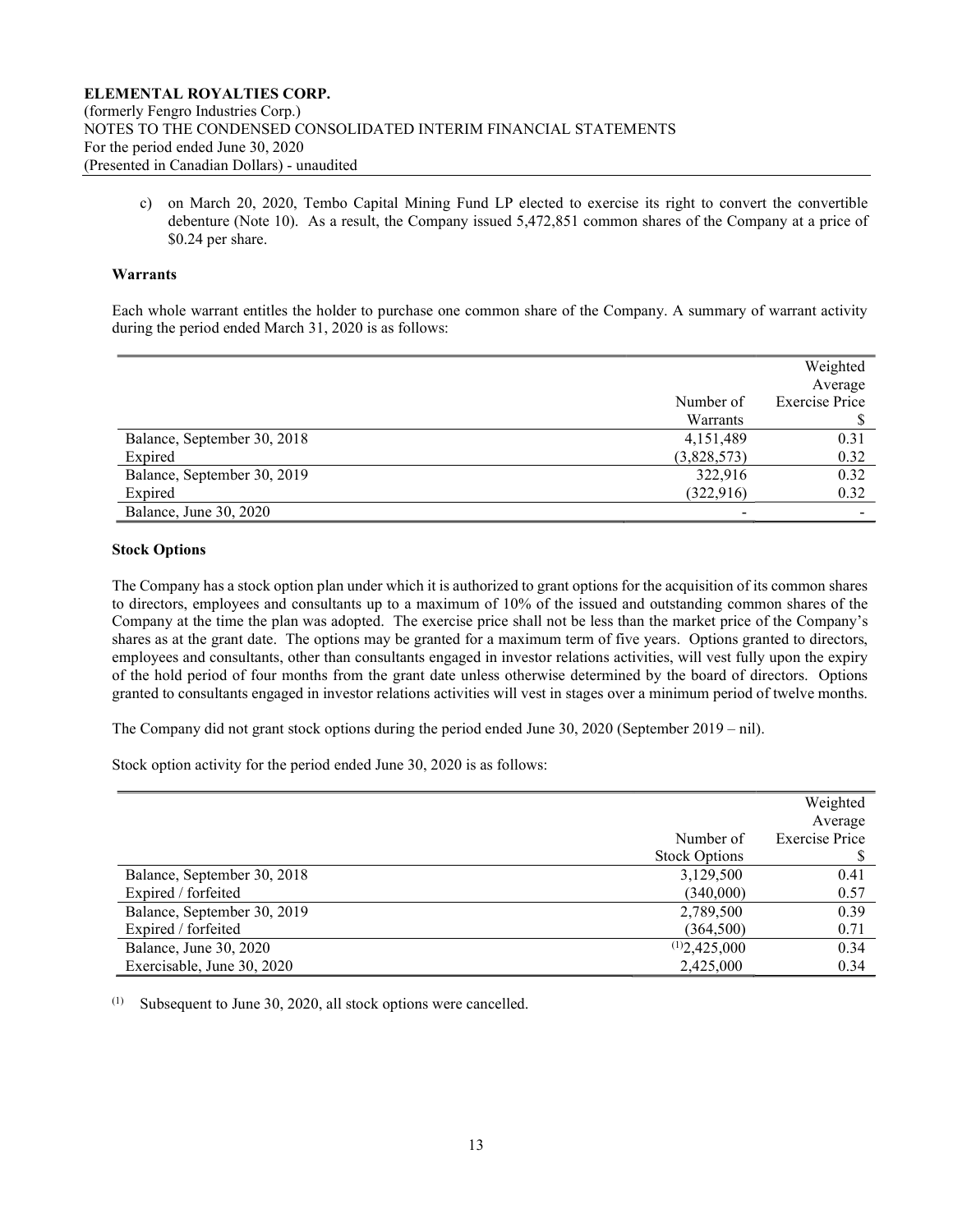The weighted average remaining contractual life of the outstanding options was 2.5 years. Details of stock options outstanding is as follows:

| <b>Expiry Date</b> | <b>Exercise Price</b><br>\$ | Number<br>Outstanding | Number<br>Exercisable |
|--------------------|-----------------------------|-----------------------|-----------------------|
|                    |                             |                       |                       |
| May 31, 2021       | 0.50                        | 335,000               | 335,000               |
| November 23, 2021  | 0.50                        | 40,000                | 40,000                |
| March 8, 2022      | 0.50                        | 50,000                | 50,000                |
| July 4, 2022       | 0.50                        | 50,000                | 50,000                |
| January 14, 2023   | 0.30                        | 1,950,000             | 1,950,000             |
|                    |                             | 2,425,000             | 2,425,000             |

# 15. RELATED PARTY TRANSACTIONS

A number of key management personnel, consisting of the directors, CEO, CFO, or their related parties, hold positions in other entities. All related party transactions are recorded at the exchange amount that is the amount agreed to by the Company and the related party.

The aggregate value of transactions with related parties was as follows:

An entity with significant influence (the "Entity") and a director in common loaned \$750,000 to the Company in 2015 which has been extended in 2018 and 2017 (Note 11) of which was converted into common shares of the Company.

During the year ended September 30, 2019, the Entity provided a loan in the amount of \$100,000 (Note 12). As at March 31, 2020, the amount owing, including interest was \$115,494.

As at June 30, 2020, \$26,500 (September 30, 2019 - \$141,925) was owed to a company with a common director of Fengro and is included in accounts payable and accrued liabilities. The amount payable to related parties is due on demand, unsecured and is non-interest bearing.

#### Key Management Personnel Compensation

Period ended June 30, 2020:

|              | Salaries | Management | Director                 | Share-based              |         |
|--------------|----------|------------|--------------------------|--------------------------|---------|
| Compensation |          | tees       | tees                     | payments                 | Total   |
| <b>CEO</b>   | 260,260  |            | $\overline{\phantom{0}}$ | $\overline{\phantom{0}}$ | 260,260 |

Period ended June 30, 2019:

|                  |   | <b>Salaries</b>          | Management               | Director                 | Share-based |         |
|------------------|---|--------------------------|--------------------------|--------------------------|-------------|---------|
| Compensation     |   |                          | fees                     | fees                     | payments    | Total   |
| <b>CEO</b>       | Φ | 158,600                  | $\sim$                   | $\overline{\phantom{a}}$ | 12.183      | 170,783 |
| <b>CFO</b>       |   | $\overline{\phantom{a}}$ | 48,000                   | -                        | 5,483       | 53,483  |
| <b>Directors</b> |   | $\overline{\phantom{a}}$ | $\overline{\phantom{0}}$ | 40,000                   | 25,576      | 65,576  |
| Former Director  |   | $\overline{\phantom{a}}$ | -                        | 7,865                    | 6.542       | 14,407  |
| Total            | J | 158.600                  | 48,000                   | \$<br>47.865             | 49.784      | 304,249 |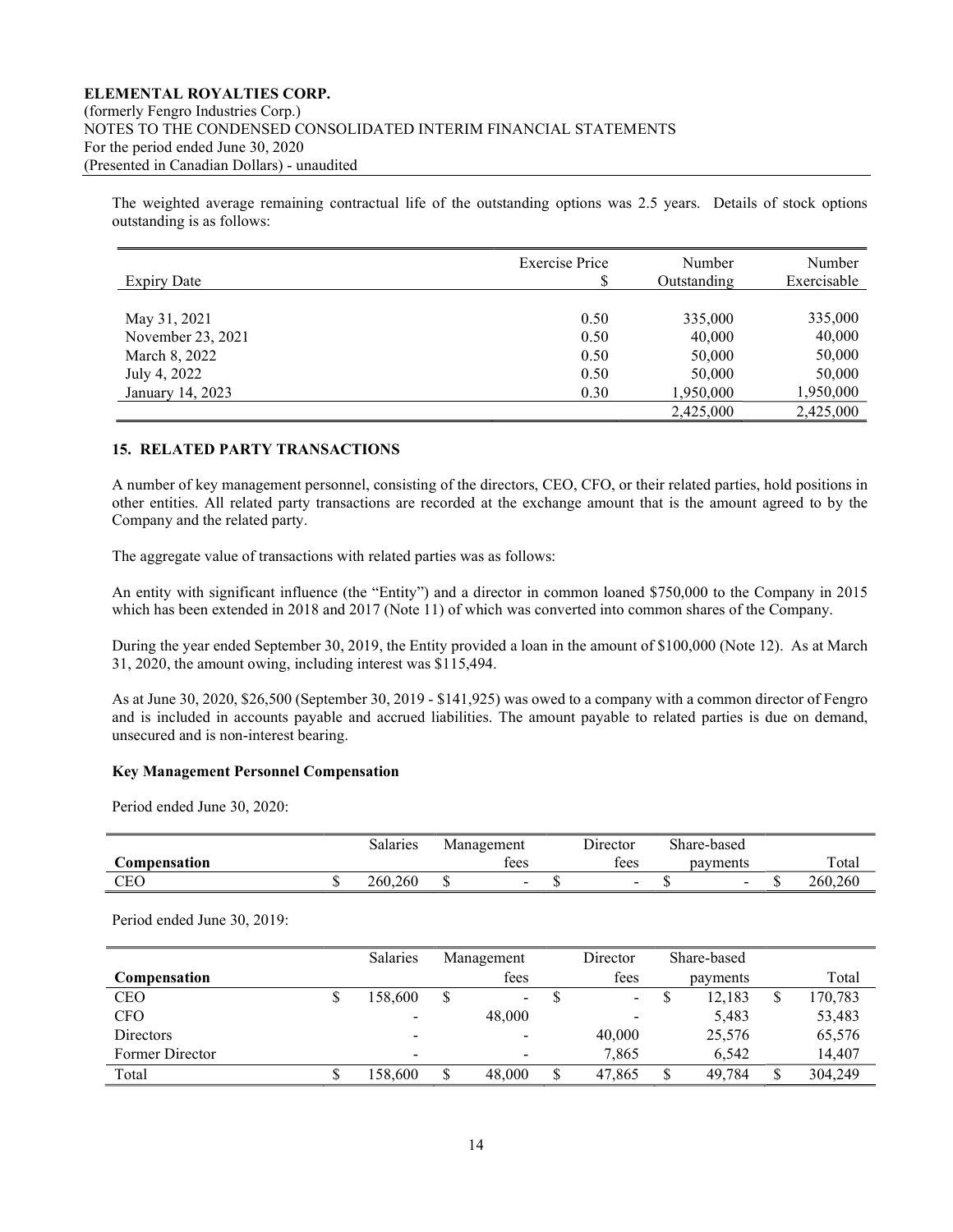# 16. FINANCE COST

|                                                      |   | June $30$ .<br>2020 | March 31,<br>2019 |
|------------------------------------------------------|---|---------------------|-------------------|
| Accretion and interest on convertible debt (Note 11) | S | 64.776              | 64,615            |
| Loans payable (Note 12)                              |   | 12,283              | 356               |
| Finance cost - acquisition payable accretion         |   |                     | 6,527             |
| Finance $cost$ – lease interest (Note 10)            |   |                     | 5,965             |
| Accretion on ARO (Note 13)                           |   |                     | 1,605             |
| Regulatory fees and interest                         |   | 4.924               | 101,015           |
|                                                      |   | 81.983              | 180.083           |

#### 17. SEGMENTED INFORMATION

The Company's revenues of \$568,760 (2019 - \$603,326) are all attributable to Brazil where sales are recorded from shipments of DANF products from the Bonfim Project.

Geographical information relating to the Company is as follows:

| Canada      | <b>Brazil</b>                                                                              | Total       |
|-------------|--------------------------------------------------------------------------------------------|-------------|
| D           | D                                                                                          | D           |
|             |                                                                                            |             |
| 25,034      |                                                                                            | 25,034      |
| 425,128     |                                                                                            | 425.128     |
|             | 568,760                                                                                    | 568,760     |
|             | 296,111                                                                                    | 296,111     |
| (2,188,944) | 170,402                                                                                    | (2,018,542) |
|             |                                                                                            |             |
|             |                                                                                            |             |
| 76,391      | 2,366,107*                                                                                 | 2,422,498   |
| 2,027,047   | 2,047,807*                                                                                 | 4,074,854   |
|             | 2,202,438                                                                                  | 2,202,438   |
|             | 790,430                                                                                    | 790,430     |
| (820.914)   | (2,358,663)                                                                                | (3,179,577) |
|             | *Represent balances included in assets and liabilities held for sale at September 30, 2019 |             |

\*Represent balances included in assets and liabilities held for sale at September 30, 2019

#### 18. SUPPLEMENTAL CASH FLOW INFORMATION

The Company had the following non-cash transactions:

|                                                                                                                                       | June $30$ ,<br>2020 | June $30$ ,<br>2019 |
|---------------------------------------------------------------------------------------------------------------------------------------|---------------------|---------------------|
| Acquisition payable settled with exploration and evaluation assets<br>Settlement of convertible debenture for common shares (Note 11) | ۰.<br>1,313,484     | 535.589             |

There was no cash paid for interest or income taxes during the periods ended June 30, 2020 and 2019.